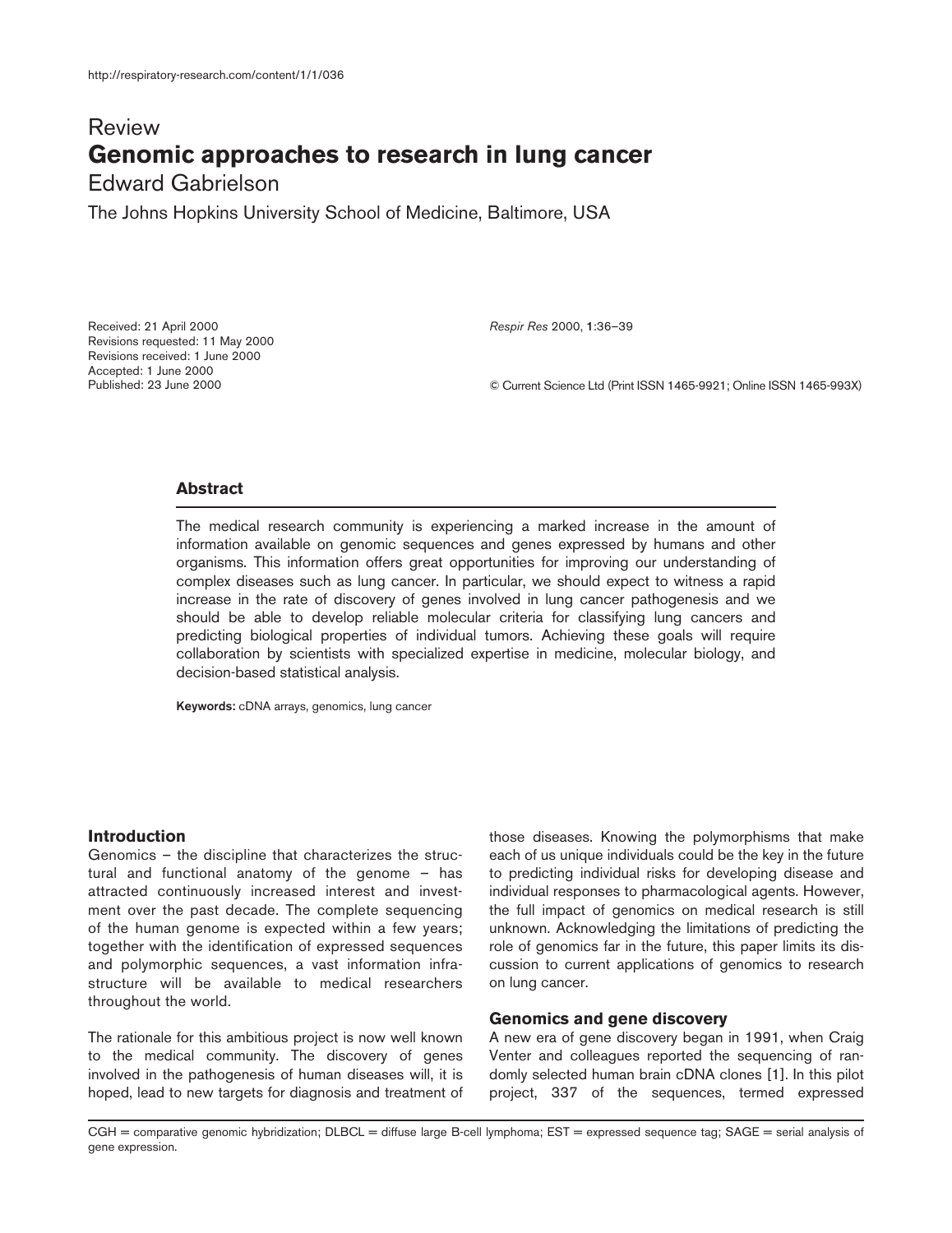sequence tags (ESTs), were found to represent new human genes. Over the following years, this strategy has been used by many laboratories to sequence several hundred thousand ESTs, representing most of the genes discovered so far.

However, the era for the actual discovery of new genes has a finite life. Programs such as the Cancer Genome Anatomy Project [2], sponsored by the biotechnology industry and by government, have probably sequenced ESTs for nearly all of the estimated 100 000–120 000 total human genes, and much of this information is currently in public-domain databases. The sequencing of the whole genome and the prediction of coding regions from genomic sequences will probably complete the 'discovery' of gene sequences within a few years.

However, only approximately 5000 genes have known functions or even names, so there will remain much to be learned about how the genes function in health and disease. Thus, cancer researchers will have great opportunities in the next few years to mine genomics databases and identify candidates for genes important in cancer pathogenesis. A good example of such mining of genome databases is the discovery of a new tumor suppressor gene for lung and colon cancers on human chromosome 11 [3]. After localizing a region of frequent chromosomal deletions in lung cancer to a locus at 11q22–24, Wang and colleagues searched genome databases for genes previously mapped to that locus. One gene, PPP2R1B, was found to have somatic mutations in lung cancers and the altered gene products were then found to have functional consequences that would be expected to contribute to the malignant phenotype.

The discovery of PPP2R1B as a gene for a lung cancer tumor suppressor serves as an example of how genomics databases will probably make traditional positional cloning unnecessary. Numerous other chromosomal aberrations and loci of chromosomal deletions have already been defined for lung cancer and, with the increasing availability of gene maps, the next few years are likely to see an acceleration in our recognition of new genes involved in lung cancer pathogenesis.

#### **Functional genomics and lung cancer**

Some of the most exciting applications of genomics to cancer research come from measurements of the gene expression of cancer cells with the use of high-throughput technologies. SAGE (serial analysis of gene expression), oligonucleotide arrays, and cDNA arrays are new tools that allow investigators to measure the expression of thousands of genes in a single experiment. Experiments using such approaches are leading to additional discoveries of genes involved in cancer pathogenesis and providing new strategies for classifying cancers.

With SAGE, short tags of mRNA (eg nine bases) are cut from defined positions, serially linked together, and sequenced to provide a quantitative measurement of genes expressed in a sample [4]. For lung cancer, Jen and colleagues at Johns Hopkins sequenced and analyzed over 226 000 tags from two primary lung cancers and two bronchial epithelial cell cultures, finding 175 transcripts to be significantly underexpressed and 142 transcripts to be significantly overexpressed in the cancers in comparison with normal cells [5]. A few of the genes are being studied further for their role in lung cancer pathogenesis, but clearly this single experiment has opened the door to a large number of future studies.

Wang and colleagues at Corixa recently reported an alternative approach to the discovery of lung cancer genes [6]. This group first used subtractive hybridization to isolate cDNA clones highly expressed in squamous cell lung cancers. Analyzing the expression of a larger number of specimens by using cDNA arrays representing the selected clones, genes overexpressed in squamous cell cancers – and potential therapeutic targets – were found.

Both of these projects used 'open' gene discovery strategies, in which all genes present could potentially be detected. Most gene arrays, in contrast, are 'closed' systems for measuring gene expression because the measurements are limited to the genes represented on the arrays. However, arrays are being constructed that represent increasingly large numbers of genes, and the efficiency and relatively low cost of arrays, particularly cDNA arrays [7], will probably lead to the increasing use of this technology for gene discovery.

## **Genomics and classification of lung cancer**

Developing a well-defined taxonomy for cancer is important, both for clinical management of the disease and for cancer research. Because of implications for treatment and prognosis, few would question the significance of differentiating lymphoma from carcinoma, or small cell carcinoma from non-small cell carcinoma in the evaluation of a lung tumor. However, our inability to subclassify lung cancer further is not frequently recognized as a critical deficiency. Most clinical lung cancer research recognizes the standard morphological classification of lung cancers, which is unable to provide critical information on the aggressiveness of a particular cancer or how the cancer will respond to radiation therapy or chemotherapy.

There has been a long-standing hope that molecular markers will help to predict important clinical features of cancers. In most molecular studies, candidate markers were tested individually for their association with outcome. More recently, genomics and technologies such as gene arrays have offered the opportunity to test large numbers of genes as potential predictive markers. Because the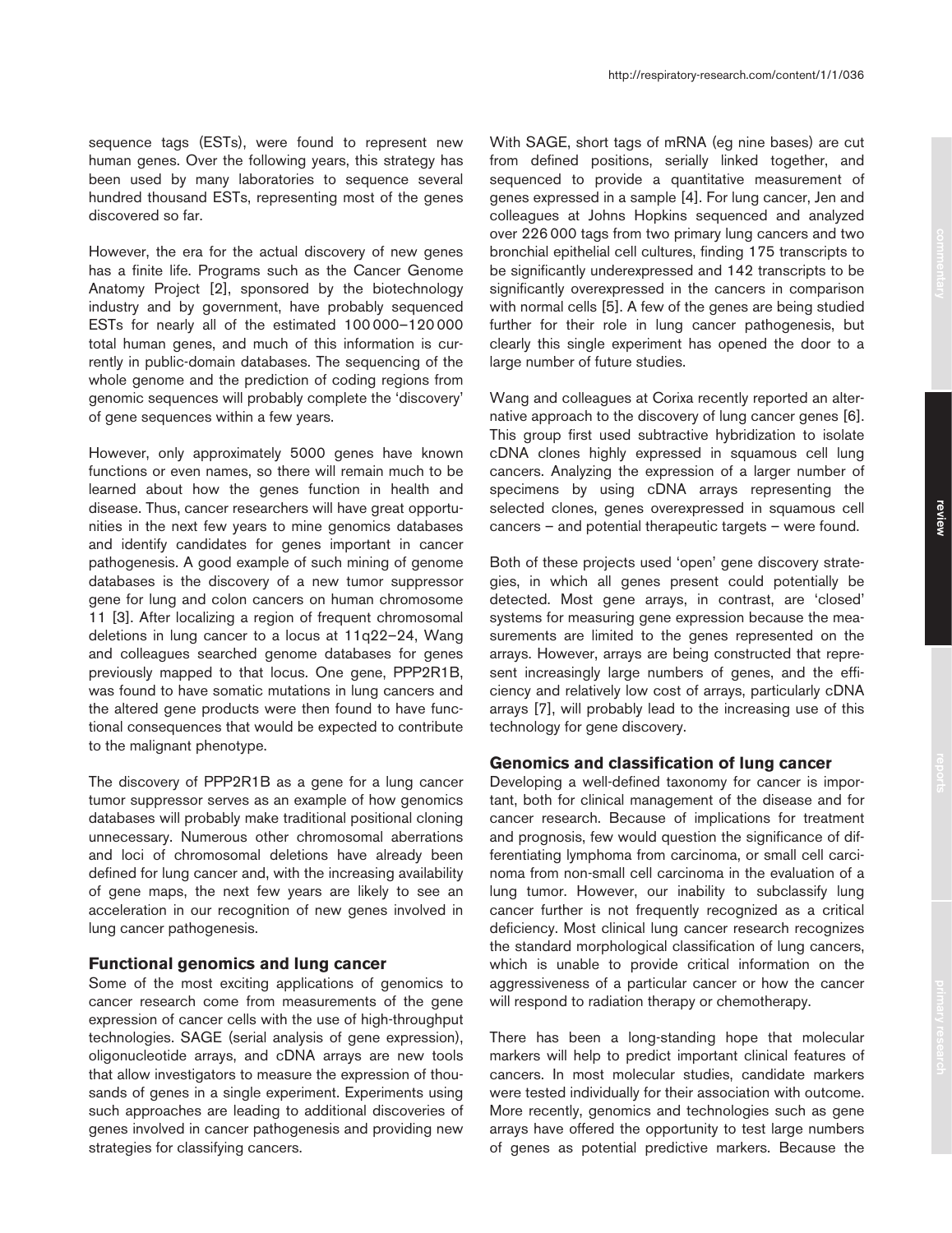number of variables measured invariably exceeds the number of samples in such studies, some skeptics have argued that any association between a single marker and an outcome would be meaningless by traditional statistical criteria. To address this problem, statisticians have quickly begun to apply decision-based analysis strategies to sort through gene expression data. For example, self-organizing maps, originally designed for functions such as voice recognition, and hierarchical clustering methods, long used in biological classifications, have been designed to focus on overall patterns of gene expression rather than on individual genes.

The most significant advances in the use of genomics to classify cancers so far have been made with leukemia and lymphoma. A study of myelogenous and lymphocytic leukemias at Harvard with gene arrays demonstrated the ability to find distinguishing gene expression profiles of previously defined classes (class distinction) as well as to rediscover the two classes by gene expression profiles alone (class discovery) [8]. In another study, a collaborative group from Stanford and the NCI found two molecularly distinct forms of diffuse large B-cell lymphoma (DLBCL) on the basis of gene expression profiles, and showed the two categories to have significantly different prognoses [9]. Interestingly, differentiation genes were major distinguishing features between the two subclasses of DLBCL, suggesting that the two types of DLBCL arise from different progenitor cells. These different patterns of differentiation can be distinguished by gene expression profiles but not by morphology.

Will gene expression profiles also help to distinguish between different phenotypes of lung cancer? The problem of classifying lung cancer might be more difficult than that for subclassifying hematopoietic neoplasms, because leukemia and lymphoma already have strong pre-existing classification frameworks, permitting the study of focused problems in taxonomy. In addition, tissue samples of leukemia and lymphoma typically have a great predominance of neoplastic cells, whereas tissue samples of lung cancer often have more lymphocytes and stromal cells than cancer cells. Thus, the analysis of lung cancer specimens for gene expression will not be straightforward.

To address this problem of impure lung cancer tissue samples, it will most probably be necessary first to purify the cancer cells from the heterogeneous mix. Laser capture microdissection is one technique that can be applied to the purification of the neoplastic cells [10], and recently a simple technique for scraping nearly pure clusters of neoplastic cells from tumor tissues was developed by the Gazdar laboratory at the University of Texas [11]. The development and utilization of such tissue-processing methods will be essential for the successful execution of molecular phenotyping projects.

Another key element for lung cancer classification projects will be the development of reliable and reproducible technologies for measuring the genes that are most important to lung cancer. One approach is to develop custom 'pneumochip' arrays that represent the genes expressed in respiratory epithelium and lung cancer. Already, collaborative efforts to develop such arrays are under way in major lung cancer research programs.

## **High-throughput analysis of genomic alterations in cancer**

Although gene expression patterns are closely linked to a cell's function, it is ultimately genetic alterations that are responsible for the cancer phenotype. Although high-throughput technology for the analysis of mutations in genomic DNA is not as developed as the technology for the analysis of gene expression, some advances have been made in this area. In particular, oligonucleotide arrays can represent a series of different sequences for each gene, including wild-type and single-base mismatch sequences. This technology was found to be reasonably effective for detecting p53 mutations in lung cancers [12], but these arrays can only detect mutations in the specific genes and of the specific mutated sequences represented.

cDNA arrays have also been used as a substrate for comparative genomic hybridization (CGH) in pilot experiments [13], and this could obviously be applied to the study of lung cancer. With conventional CGH, differentially labeled test and reference genomic DNAs are co-hybridized to normal metaphase chromosomes, and fluorescence ratios along the lengths of these chromosomes are used to estimate variations in DNA copy number. Notably, CGH with arrays will probably have significantly higher resolution than CGH on metaphase chromosomes, and could detect changes in chromosomal copy numbers occurring at the single-gene level. Obviously, CGH by arrays could be combined with gene expression levels by arrays to find genes that have both an amplified gene copy number and overexpression.

## **The future of genomics in lung cancer research**

In the next few years, a considerable effort will be made to classify lung cancers, to discover genes involved in lung cancer pathogenesis, and to study the biochemistry and function of those genes in lung cancers. The major tools for tissue processing, array production, and decision-based statistical analysis strategies all seem to be in place for these efforts. But clinical scientists, pathologists, molecular biologists, statisticians, and informatics specialists will all need to pull together to make lung cancer genomics programs successful. Collaborative efforts will probably be increasingly important in cancer research because sophisticated tools require specialized expertise.